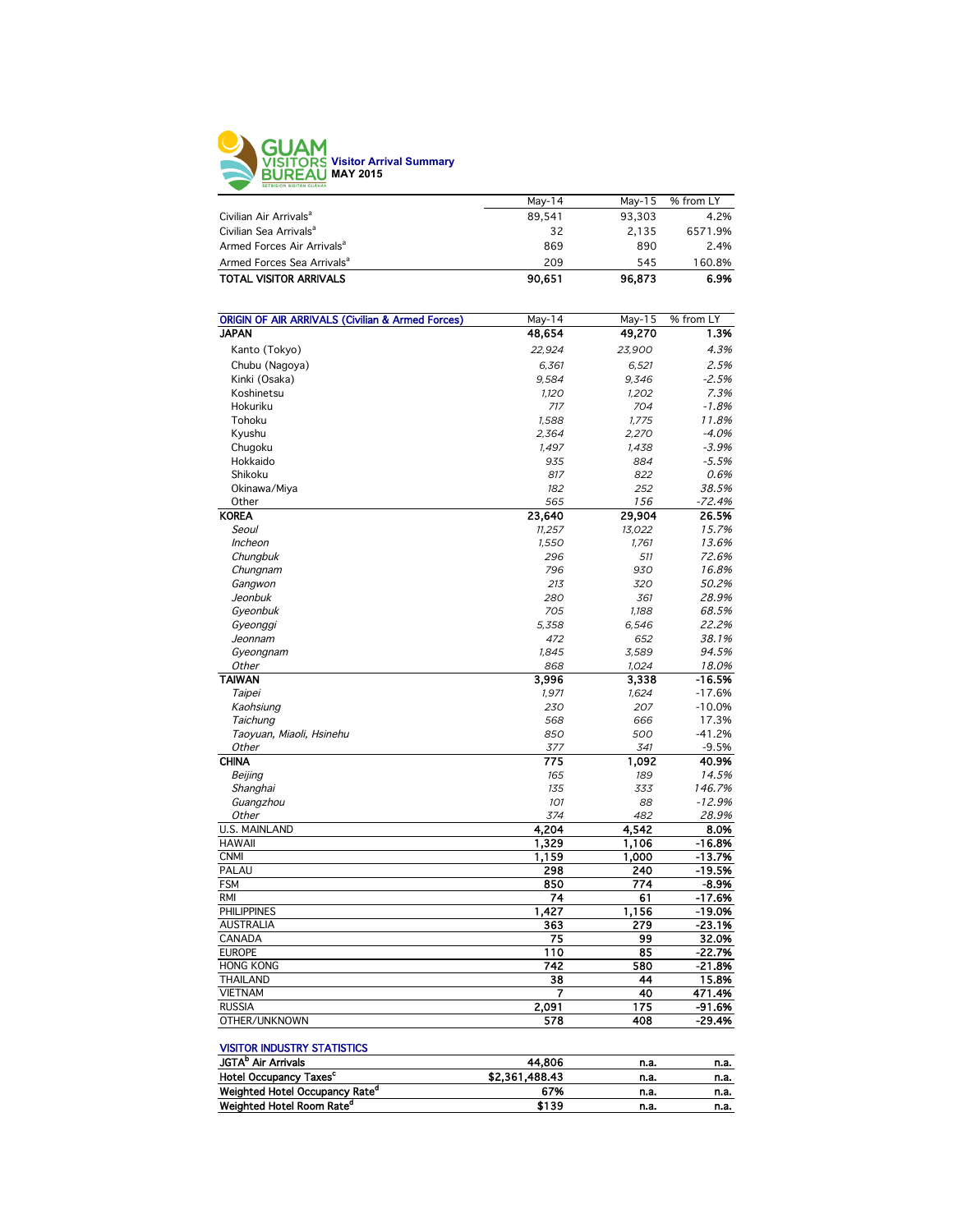## **Guam Visitors Bureau MAY 2015 Visitor Arrival Summary**

**Calendar Year-to-Date 2014/15 • Fiscal Year-to-Date 2014/15** 

|                                                             | <b>CYTD 2014</b>           | <b>CYTD 2015</b>           |                   | <b>FYTD 2014</b>                         | <b>FYTD 2015</b>               |                    |
|-------------------------------------------------------------|----------------------------|----------------------------|-------------------|------------------------------------------|--------------------------------|--------------------|
| Air Arrivals <sup>a</sup>                                   | (Jan - May '14)<br>551,206 | (Jan - May '15)<br>565,799 | 2.6%              | % from LY (Oct '14 - May '15)<br>877,362 | (Oct '14 - May '15)<br>890,719 | % from LY<br>1.5%  |
| Sea Arrivals <sup>a</sup>                                   | 3,629                      | 4,230                      | 16.6%             | 5,496                                    | 9,254                          | 68.4%              |
| <b>TOTAL VISITOR ARRIVALS</b>                               | 554,835                    | 570,029                    | 2.7%              | 882,858                                  | 899,973                        | 1.9%               |
|                                                             |                            |                            |                   |                                          |                                |                    |
|                                                             | <b>CYTD 2014</b>           | <b>CYTD 2015</b>           |                   | <b>FYTD 2014</b>                         | <b>FYTD 2015</b>               |                    |
| <b>ORIGIN OF AIR ARRIVALS (Civilian &amp; Armed Forces)</b> | (Jan - May '14)            | (Jan - May '15)            |                   | % from LY (Oct '14 - May '15)            | (Oct '14 - May '15)            | % from LY          |
| <b>JAPAN</b>                                                | 342,150                    | 328,562                    | -4.0%             | 552,176                                  | 523,614                        | -5.2%              |
| Kanto (Tokyo)                                               | 156,627                    | 152,806                    | $-2.4%$           | 249,862                                  | 241,578                        | $-3.3%$            |
| Chubu (Nagoya)                                              | 46,807                     | 45,768                     | $-2.2%$           | 75,216                                   | 72,552                         | $-3.5%$            |
| Kinki (Osaka)                                               | 67,218                     | 65,475                     | $-2.6%$           | 111,832                                  | 105,811                        | $-5.4%$            |
| Koshinetsu                                                  | 9,177                      | 7,758                      | $-15.5%$          | 16,849                                   | 13,654                         | $-19.0%$           |
| Hokuriku                                                    | 5,424                      | 4,699                      | $-13.4%$          | 8,459                                    | 7,046                          | $-16.7%$           |
| Tohoku                                                      | 12,404<br>15.168           | 11,573                     | $-6.7%$           | 20,476                                   | 19,010                         | $-7.2%$<br>5.3%    |
| Kyushu<br>Chugoku                                           | 10,338                     | 16,753<br>9,300            | 10.4%<br>$-10.0%$ | 23,057<br>17,756                         | 24,268<br>16,052               | $-9.6%$            |
| Hokkaido                                                    | 8,269                      | 6,956                      | $-15.9%$          | 12,190                                   | 10,927                         | $-10.4%$           |
| Shikoku                                                     | 4,765                      | 4,725                      | $-0.8%$           | 7,816                                    | 7,886                          | 0.9%               |
| Okinawa/Miya                                                | 1,498                      | 1,770                      | 18.2%             | 2,727                                    | 2,940                          | 7.8%               |
| Other                                                       | 4,455                      | 979                        | $-78.0%$          | 5,936                                    | 1,890                          | $-68.2%$           |
| <b>KOREA</b>                                                | 120,775                    | 156,241                    | 29.4%             | 188,862                                  | 238,928                        | 26.5%              |
| Seoul                                                       | 57,051                     | 67,842                     | 18.9%             | 89,331                                   | 104,778                        | 17.3%              |
| Incheon                                                     | 7,486                      | 9,850                      | 31.6%             | 11,854                                   | 15,221                         | 28.4%              |
| Chungbuk                                                    | 2,034                      | 2,700                      | 32.7%             | 3,261                                    | 4,205                          | 28.9%              |
| Chungnam                                                    | 4,426                      | 5,687                      | 28.5%             | 6,818                                    | 9,010                          | 32.2%              |
| Gangwon                                                     | 1,475                      | 2,237                      | 51.7%             | 2,322                                    | 3,207                          | 38.1%              |
| Jeonbuk                                                     | 1,862                      | 2,582                      | 38.7%             | 2,806                                    | 3,765                          | 34.2%              |
| Gyeonbuk<br>Gyeonggi                                        | 3,894<br>26,708            | 5,717<br>34,771            | 46.8%<br>30.2%    | 6,429<br>42,090                          | 8,478<br>54,543                | 31.9%<br>29.6%     |
| Jeonnam                                                     | 2,739                      | 3,815                      | 39.3%             | 4,250                                    | 5,593                          | 31.6%              |
| Gyeongnam                                                   | 8,341                      | 15,505                     | 85.9%             | 12,614                                   | 21,932                         | 73.9%              |
| Other                                                       | 4,759                      | 5,535                      | 16.3%             | 7,087                                    | 8,196                          | 15.6%              |
| <b>TAIWAN</b>                                               | 19,198                     | 16,954                     | $-11.7%$          | 30,122                                   | 26,090                         | $-13.4%$           |
| Taipei                                                      | 10,128                     | 9,163                      | $-9.5%$           | 16,218                                   | 14,547                         | $-10.3%$           |
| Kaohsiung                                                   | 1,268                      | 1,201                      | $-5.3%$           | 2,161                                    | 1,787                          | $-17.3%$           |
| Taichung                                                    | 3,168                      | 3,102                      | $-2.1%$           | 5,159                                    | 4,654                          | $-9.8%$            |
| Taoyuan, Miaoli, Hsinehu                                    | 2,771                      | 2,278                      | $-17.8%$          | 3,821                                    | 3,387                          | $-11.4%$           |
| Other                                                       | 1,863                      | 1,210                      | $-35.1%$          | 2,763                                    | 1,715                          | $-37.9%$           |
| <b>CHINA</b>                                                | 6,250                      | 9,906                      | 58.5%<br>26.5%    | 9,053                                    | 14,442<br>3,338                | 59.5%<br>50.3%     |
| Beijing<br>Shanghai                                         | 1,571<br>1,488             | 1,988<br>3,080             | 107.0%            | 2,221<br>2,411                           | 4,437                          | 84.0%              |
| Guangzhou                                                   | 446                        | 556                        | 24.7%             | 674                                      | 798                            | 18.4%              |
| Other                                                       | 2,745                      | 4,282                      | 56.0%             | 3,747                                    | 5,869                          | 56.6%              |
| U.S. MAINLAND                                               | 21,599                     | 23,871                     | 10.5%             | 32,791                                   | 36,963                         | 12.7%              |
| <b>HAWAII</b>                                               | 5,545                      | 5,831                      | 5.2%              | 8,167                                    | 9,165                          | 12.2%              |
| <b>CNMI</b>                                                 | 6,292                      | 5,041                      | $-19.9%$          | 10,493                                   | 8,537                          | $-18.6%$           |
| PALAU                                                       | 1,149                      | 1,124                      | $-2.2%$           | 1,828                                    | 2,010                          | 10.0%              |
| <b>FSM</b>                                                  | 3,562                      | 3,742                      | 5.1%              | 5,827                                    | 6,035                          | 3.6%               |
| RMI                                                         | 345                        | 365                        | 5.8%              | 619                                      | 567                            | -8.4%              |
| <b>PHILIPPINES</b>                                          | 5,123                      | 4,924                      | $-3.9%$           | 8,711                                    | 8,849                          | 1.6%               |
| AUSTRALIA<br>CANADA                                         | 1,907<br>415               | 1,406<br>458               | -26.3%            | 2,672<br>832                             | 2,205<br>716                   | -17.5%<br>$-13.9%$ |
| <b>EUROPE</b>                                               | 873                        | 675                        | 10.4%<br>$-22.7%$ | 1,404                                    | 1,192                          | $-15.1%$           |
| <b>HONG KONG</b>                                            | 3,541                      | 3,217                      | $-9.1%$           | 6,242                                    | 5,493                          | $-12.0%$           |
| <b>THAILAND</b>                                             | 202                        | 186                        | $-7.9%$           | 287                                      | 255                            | $-11.1%$           |
| <b>VIETNAM</b>                                              | 46                         | 92                         | 100.0%            | 71                                       | 123                            | 73.2%              |
| <b>RUSSIA</b>                                               | 9,220                      | 1,487                      | $-83.9%$          | 12,523                                   | 2,792                          | -77.7%             |
| OTHER/UNKNOWN                                               | 3,014                      | 1,717                      | -43.0%            | 4,682                                    | 2,743                          | $-41.4%$           |
|                                                             |                            |                            |                   |                                          |                                |                    |
| <b>VISITOR INDUSTRY STATISTICS</b>                          |                            |                            |                   |                                          |                                |                    |
| JGTA <sup>b</sup> Air Arrivals                              | 306,776                    | n.a.                       | n.a.              | 494,696                                  | n.a.                           | n.a.               |
| Hotel Occupancy Taxes <sup>c</sup>                          | \$16,265,995.32            | n.a.                       | n.a.              | \$22,582,960.69                          | n.a.                           | n.a.               |
| Weighted Hotel Occupancy Rate <sup>d</sup>                  | 81%                        | n.a.                       | n.a.              | 76%                                      | n.a.                           | n.a.               |
| Weighted Hotel Room Rate <sup>d</sup>                       | \$148                      | n.a.                       | n.a.              | \$142                                    | n.a.                           | n.a.               |

Note: CYTD is Calendar Year-to-Date and FYTD is Fiscal Year-to-Date. 2012/3 visitor arrivals may exclude Armed Forces sea arrival statistics and may not be comparable to figures last year. Visitor statistics will be updated once the data is made available. Armed Forces sea arrivals exclude HP (home ported) or MSC (military sea command) personnel. Source: °Civilian air & sea arrivals. Customs Declaration<br>Forms, Customs & Quaran Government of Guam dGuam Hotel & Restaurant Association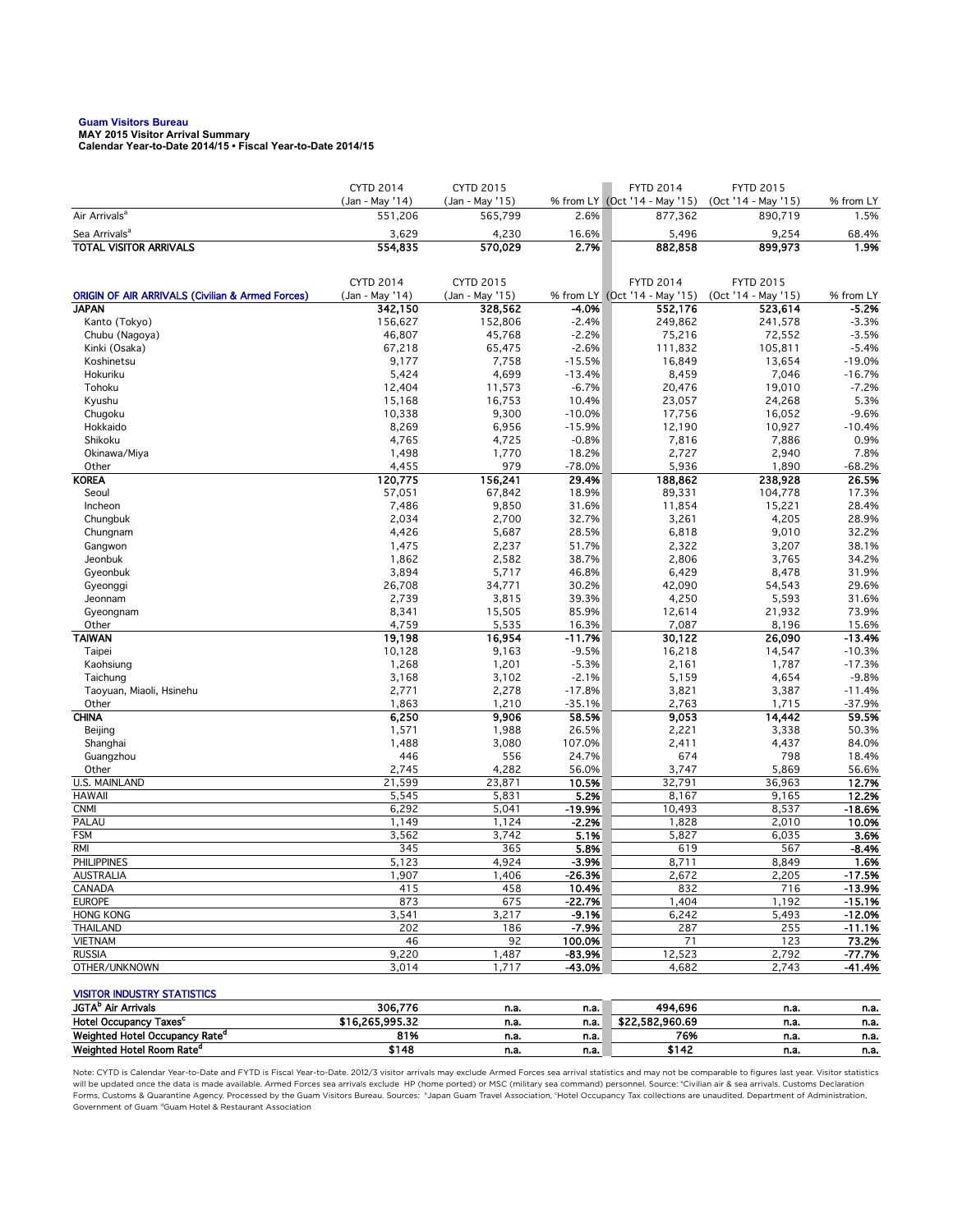

|                | <b>SEIBISIUN BISITAN GUAHAN</b> |                          |                          |                          |                          |                          |                          |                          |                 |                          |                          |                          |                          |                          | <b>Typhoon Dolphin</b>   |                          |                   |
|----------------|---------------------------------|--------------------------|--------------------------|--------------------------|--------------------------|--------------------------|--------------------------|--------------------------|-----------------|--------------------------|--------------------------|--------------------------|--------------------------|--------------------------|--------------------------|--------------------------|-------------------|
| <b>MAY</b>     |                                 | $\overline{2}$           | 3                        | 4                        | 5.                       | 6                        | 7 <sup>r</sup>           | 8                        | 9               | 10 <sup>°</sup>          | 11'                      | 12 <sup>2</sup>          | 13                       | 14.                      | 15                       | 16                       | <b>Total (May</b> |
|                | Fri                             | Sat                      | Sun                      | Mon                      | Tue                      | Wed                      | Thu                      | Fri                      | Sat             | <b>Sun</b>               | Mon                      | <b>Tue</b>               | Wed                      | Thu                      | Fri                      | Sat                      | $1-16$            |
| TOTAL CIV' AIR | 3,982                           | 4,605                    | 5,333                    | 2,961                    | 2,982                    | 2,976                    | 2,752                    | 2,363                    | 2,149           | 2,781                    | 3,075                    | 2,204                    | 2,386                    | 3,133                    | 815                      | 2,273                    | 46,770            |
| Japan          | 2,047                           | 3,167                    | 3,947                    | .766                     | .747                     | 808.                     | 1,176                    | .086                     | 947             | ,288                     | 1.789                    | 1.112                    | ,220                     | ,500                     | 179                      | 1,377                    | 25,956            |
| Korea          | 1,600                           | 1,085                    | 860                      | 842                      | 822                      | 891                      | 1,165                    | 981                      | 835             | 965                      | 962                      | 746                      | 661                      | 980                      | 603                      | 534                      | 14,532            |
| Taiwan         | $\overline{\phantom{a}}$        | $\overline{\phantom{0}}$ | 143                      | $\overline{\phantom{0}}$ | 11                       | 184                      | 72                       |                          | 4               | 245                      | $\overline{\phantom{0}}$ | 3                        | 218                      | 257                      | $\overline{\phantom{0}}$ | 8                        | 1,146             |
| China, P.R.C.  | 127                             | 32                       | 41                       | 19                       | 8                        | 14                       | 16                       | 48                       | 39              | 25                       | 61                       | 12                       | 5                        | 29                       | 2                        | 22                       | 500               |
| U.S. Mainland  | $\overline{96}$                 | 108                      | 127                      | 145                      | 188                      | 126                      | 132                      | 113                      | 132             | 103                      | 137                      | 144                      | 114                      | 113                      | 21                       | 144                      | 1,943             |
| Hawaii         | $\overline{25}$                 | $\overline{36}$          | 78                       | $\overline{53}$          | 50                       | 18                       | $\overline{23}$          | $\overline{23}$          | $\overline{28}$ | 38                       | $\overline{34}$          | 49                       | 17                       | 66                       |                          | 30                       | 569               |
| <b>CNMI</b>    | 59                              | 16                       | 14                       | 38                       | 31                       | 28                       | 24                       | 45                       | 37              | 15                       | 26                       | 22                       | 22                       | 41                       |                          | 10 <sup>°</sup>          | 429               |
| Palau          | $\overline{ }$                  | 14                       | 4                        | 15                       | 19                       | 4                        | 8                        | 6                        | 6               | 2                        | 4                        | 3                        | 3                        | 9                        | $\overline{\phantom{0}}$ | $\overline{\phantom{0}}$ | 104               |
| <b>FSM</b>     | $\overline{4}$                  | $\overline{36}$          | 24                       | 41                       | $\overline{23}$          | $\overline{ }$           | 45                       | $\overline{25}$          | 12              | 9                        | $\overline{19}$          | $\overline{33}$          | $\overline{25}$          | 6                        |                          | 20                       | 329               |
| RMI            | $\overline{\phantom{a}}$        | $\overline{\phantom{a}}$ | $\overline{\phantom{a}}$ |                          | 4                        | $\overline{\phantom{a}}$ | 5                        | $\sim$                   | 3               |                          | $\overline{\phantom{a}}$ | 2                        |                          | 9                        | $\overline{\phantom{0}}$ | 5                        | $\overline{31}$   |
| Philippines    | 2                               | 54                       | 29                       | 19                       | 37                       | 60                       | 38                       | $\overline{ }$           | 52              | 20                       | 35                       | 42                       | 25                       | 33                       | $\overline{\phantom{0}}$ | 28                       | 481               |
| Australia      | ×                               | 3                        | 17                       | 3                        | 6                        | 12                       | $\overline{\phantom{0}}$ | 2                        | 3               | 24                       | $\overline{\phantom{a}}$ | $\overline{2}$           | 32                       | 17                       | 3                        | 6                        | 131               |
| Canada         | 6                               |                          | $\overline{\phantom{0}}$ | $\overline{\phantom{0}}$ |                          |                          | 4                        | 3                        | 6               | $\overline{\phantom{a}}$ | $\overline{\phantom{a}}$ | $\overline{\phantom{a}}$ | 6                        | 15                       |                          | 8                        | 51                |
| Europe         | $\overline{\phantom{a}}$        | 2                        | 5                        | 2                        | 2                        | 9                        |                          |                          | 3               | $\overline{2}$           | $\overline{\phantom{0}}$ | 2                        |                          | $\overline{4}$           |                          | 3                        | $\overline{38}$   |
| Hong Kong      | $\overline{\phantom{a}}$        | 34                       | 11                       | $\overline{\phantom{a}}$ | 11                       | 3                        | 17                       | $\overline{\phantom{0}}$ | 16              | 9                        | $\overline{\phantom{0}}$ | 13                       | $\sim$                   | 26                       | $\overline{\phantom{0}}$ | 39                       | $\overline{179}$  |
| Thailand       |                                 | 3                        | $\sim$                   | $\overline{2}$           | 2                        |                          |                          | 2                        |                 | 8                        |                          | $\overline{2}$           |                          | $\overline{\phantom{0}}$ | $\overline{\phantom{0}}$ |                          | $\overline{23}$   |
| Vietnam        | $\overline{\phantom{a}}$        | $\overline{\phantom{a}}$ | $\overline{\phantom{0}}$ |                          | $\overline{\phantom{0}}$ | $\overline{\phantom{a}}$ | $\overline{\phantom{0}}$ | $\overline{\phantom{0}}$ |                 | $\overline{\phantom{a}}$ | $\overline{\phantom{a}}$ | $\overline{\phantom{a}}$ | 23                       | 2                        | $\overline{\phantom{0}}$ | 3                        | $\overline{29}$   |
| Russia         | 6                               | $\overline{\phantom{a}}$ | 25                       | $\overline{ }$           | $\overline{ }$           |                          | 21                       | 5                        | 2               | 10                       | 2                        | 3                        | $\overline{\phantom{0}}$ | $\overline{\phantom{0}}$ |                          | 5                        | $\overline{93}$   |
| Other          |                                 | 14                       | 8                        | $\overline{ }$           | 13                       | 11                       | 5                        | 15                       | 23              | 17                       | 5                        | 14                       | $12 \,$                  | 26                       | 4                        | 31                       | 206               |

*Note: May 2015 daily arrivals reflect Civilian Air arrivals only. Source: Guam Customs Declaration Forms, Customs & Quarantine Agency. Processed by the Guam Visitors Bureau.*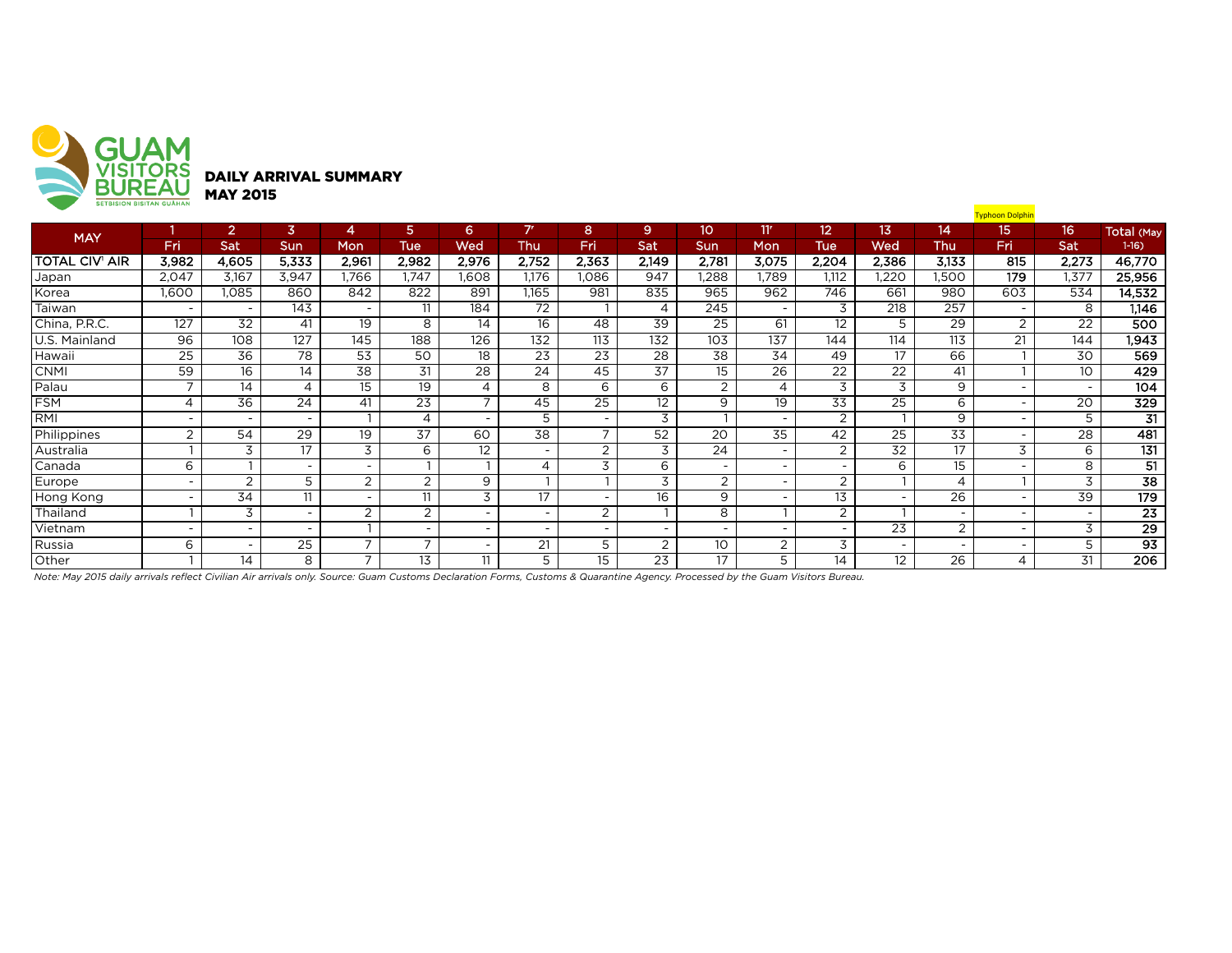

|                       | 17                       | 18                       | 19                       | 20                       | 21    | 22             | 23             | 24                       | 25                       | 26'                      | 27                       | 28             | 29                       | 30    | 31         | <b>Total</b>     |
|-----------------------|--------------------------|--------------------------|--------------------------|--------------------------|-------|----------------|----------------|--------------------------|--------------------------|--------------------------|--------------------------|----------------|--------------------------|-------|------------|------------------|
| <b>MAY</b>            | Sun                      | Mon                      | <b>Tue</b>               | Wed                      | Thu   | Fri            | Sat            | Sun                      | Mon                      | <b>Tue</b>               | Wed                      | <b>Thu</b>     | Fri                      | Sat   | <b>Sun</b> |                  |
| <b>TOTAL CIV' AIR</b> | 3,602                    | 3,254                    | 2,640                    | 2,894                    | 3,661 | 3,476          | 2,827          | 3,720                    | 2,982                    | 2,493                    | 2,575                    | 2,953          | 3,001                    | 3,086 | 3,354      | 93,303           |
| Japan                 | 1,624                    | .946                     | 1,515                    | .503                     | 1,794 | 2,044          | 1,627          | .484                     | 1,445                    | 1,249                    | 1,217                    | 1,158          | 1,520                    | ,703  | .373       | 49,163           |
| Korea                 | 1,186                    | 989                      | 631                      | 784                      | 1,175 | 155.           | 808            | 1,485                    | 1,175                    | 896                      | 749                      | 1,126          | 1,134                    | 891   | 1,183      | 29,899           |
| Taiwan                | 351                      | $\overline{\phantom{a}}$ |                          | 222                      | 299   |                | $\overline{2}$ | 394                      | $\overline{\phantom{0}}$ | 10                       | 254                      | 285            | 2                        | 2     | 370        | 3,338            |
| China, P.R.C.         | 33                       | 64                       | 61                       | 15                       | 36    | 36             | 13             | 22                       | 70                       | 35                       | 15                       | 56             | 78                       | 21    | 35         | 1.090            |
| U.S. Mainland         | 170                      | 135                      | 133                      | 102                      | 120   | 92             | 96             | 120                      | 127                      | 125                      | 135                      | 116            | 137                      | 188   | 161        | 3,900            |
| Hawaii                | 42                       | 24                       | 43                       | 17                       | 19    | 18             | 24             | 21                       | 48                       | 32                       | 34                       | 23             | 15                       | 22    | 50         | 1,001            |
| <b>CNMI</b>           | 15                       | 21                       | 36                       | 18                       | 55    | 61             | 42             | $\overline{35}$          | 31                       | 31                       | 36                       | 46             | 71                       | 44    | 20         | 1,000            |
| Palau                 | 5                        | 11                       |                          | 11                       | 3     | 17             | 18             |                          | 18                       | 6                        | 4                        | 3              | 13                       | 16    | 3          | 240              |
| <b>FSM</b>            | 15                       | 20                       | 47                       | 43                       | 32    | 9              | 32             | 25                       | 28                       | 22                       | 44                       | 52             | 3                        | 41    | 32         | 774              |
| RMI                   |                          |                          | $\overline{ }$           | 3                        | 5     |                |                | 4                        | $\overline{\phantom{a}}$ |                          |                          | $\overline{2}$ |                          | 3     |            | 61               |
| Philippines           | 47                       | 12 <sup>2</sup>          | 71                       | 137                      | 28    | 18             | 53             | 44                       | 15                       | 11                       | 42                       | 50             | 9                        | 94    | 39         | 1,152            |
| Australia             | 18                       | 3                        | 2                        | 15                       | 6     | $\overline{2}$ | 9              | 18                       | 3                        |                          | 33                       |                | 4                        | 17    | 16         | 279              |
| Canada                | 8                        | 8                        | 4                        | 4                        | 6     | 3              | 9              |                          | -                        | $\overline{\phantom{a}}$ |                          |                |                          |       |            | 99               |
| Europe                | $\overline{\phantom{0}}$ |                          | $\overline{2}$           | 3                        |       | 5              | 2              | 2                        | 2                        | 10                       |                          | 4              | 3                        | 3     |            | 85               |
| Hong Kong             | 54                       |                          | 55                       | $\overline{\phantom{a}}$ | 54    |                | 82             | 41                       | $\overline{\phantom{0}}$ | 43                       |                          | 21             | 3                        | 15    | 24         | 580              |
| Thailand              |                          |                          |                          |                          | 12    |                |                | $\overline{\phantom{a}}$ | $\overline{2}$           |                          |                          |                |                          |       |            | 44               |
| Vietnam               |                          | $\overline{\phantom{a}}$ | 5                        | $\overline{4}$           |       |                |                | $\overline{\phantom{a}}$ | $\overline{\phantom{a}}$ | $\overline{\phantom{a}}$ | $\overline{\phantom{a}}$ |                | $\overline{\phantom{0}}$ |       | $\sim$     | 40               |
| Russia                | 3                        | $\overline{\phantom{0}}$ | $\overline{\phantom{0}}$ | 2                        |       |                |                | 3                        | 13                       | 11                       | $\overline{\phantom{a}}$ | 4              | 4                        | 20    | 21         | 175              |
| Other                 | 21                       | 17                       | 19                       | 10                       | 15    | ⇁              | 8              | 20                       | 5                        | 9                        | 8                        | 6              |                          |       | 24         | $\overline{383}$ |

*Note: May 2015 daily arrivals reflect Civilian Air arrivals only. Source: Guam Customs Declaration Forms, Customs & Quarantine Agency. Processed by the Guam Visitors Bureau.*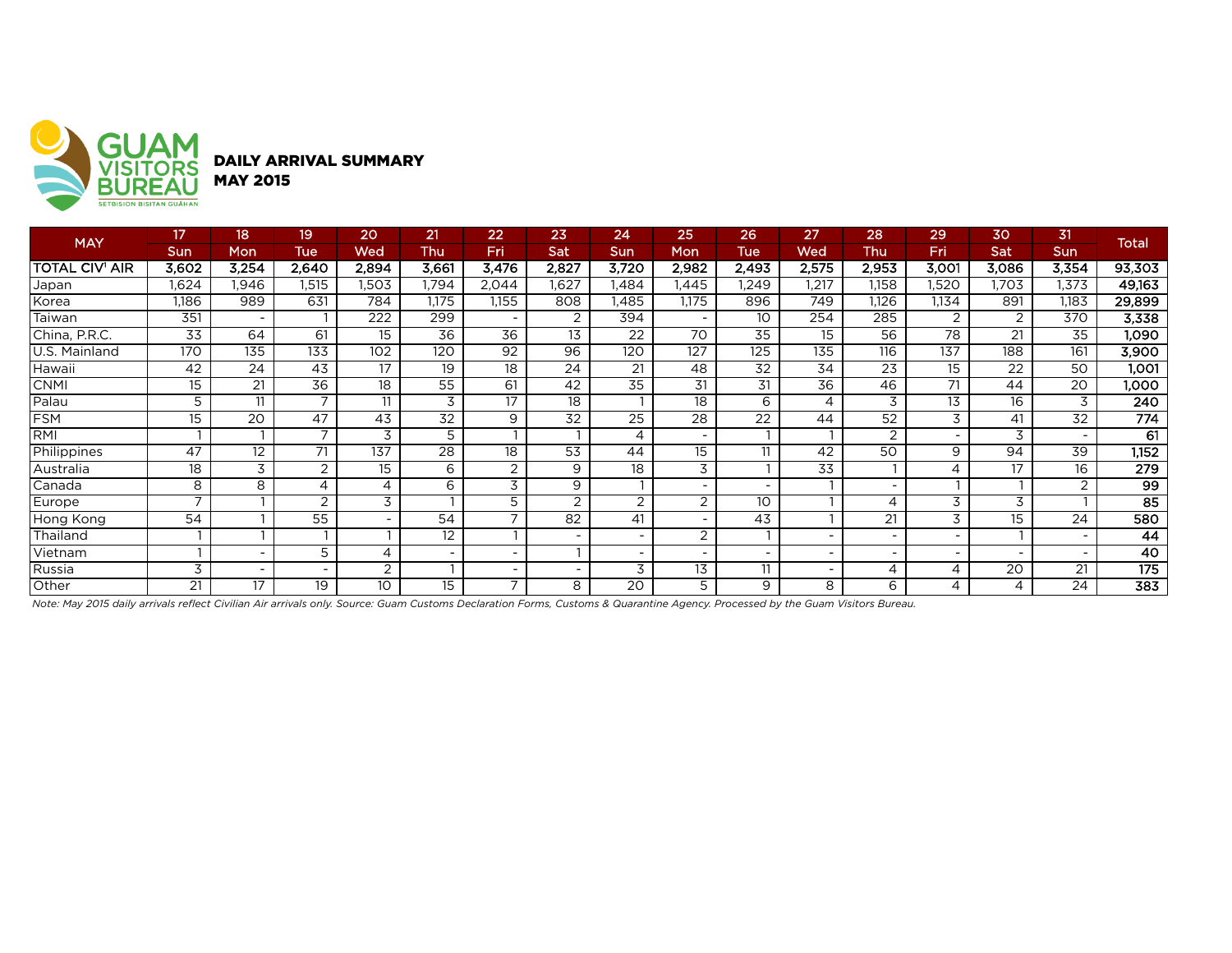

## DAILY ARRIVAL COMPARISON MAY 2015

|                             |        | 2014   |              |        | 2015   |              | % chg from LY |          |              |  |
|-----------------------------|--------|--------|--------------|--------|--------|--------------|---------------|----------|--------------|--|
| <b>MAY</b>                  | Japan  | Other  | <b>Total</b> | Japan  | Other  | <b>Total</b> | Japan         | Other    | <b>Total</b> |  |
| 1                           | 1,555  | 1,767  | 3,322        | 2,047  | 1,935  | 3,982        | 31.6%         | 9.5%     | 19.9%        |  |
| $\overline{2}$              | 1,540  | 1,359  | 2,899        | 3,167  | 1,438  | 4,605        | 105.6%        | 5.8%     | 58.8%        |  |
| 3                           | 4,115  | 1,806  | 5,921        | 3,947  | 1,386  | 5,333        | $-4.1%$       | $-23.3%$ | $-9.9%$      |  |
| $\overline{\mathcal{L}}$    | 1,502  | 1,803  | 3,305        | 1,766  | 1,195  | 2,961        | 17.6%         | $-33.7%$ | $-10.4%$     |  |
| $\overline{5}$              | 1,316  | 1,098  | 2,414        | 1,747  | 1,235  | 2,982        | 32.8%         | 12.5%    | 23.5%        |  |
| $\overline{6}$              | 1,268  | 968    | 2,236        | 1,608  | 1,368  | 2,976        | 26.8%         | 41.3%    | 33.1%        |  |
| $\overline{7}$ <sup>r</sup> | 1,090  | 1,510  | 2,600        | 1,181  | 1,586  | 2,767        | 8.3%          | 5.0%     | 6.4%         |  |
| 8                           | 991    | 1,420  | 2,411        | 1,086  | 1,277  | 2,363        | 9.6%          | $-10.1%$ | $-2.0%$      |  |
| $\overline{9}$              | 1,286  | 1,024  | 2,310        | 947    | 1,202  | 2,149        | $-26.4%$      | 17.4%    | $-7.0%$      |  |
| 10                          | 1,536  | 1,238  | 2,774        | 1,288  | 1,493  | 2,781        | $-16.1%$      | 20.6%    | 0.3%         |  |
| 11 <sup>r</sup>             | 1,479  | 1,637  | 3,116        | 1,789  | 1,286  | 3,075        | 21.0%         | $-21.4%$ | $-1.3%$      |  |
| 12                          | 2,107  | 1,051  | 3,158        | 1,112  | 1,092  | 2,204        | $-47.2%$      | 3.9%     | $-30.2%$     |  |
| 13                          | 1,617  | 797    | 2,414        | 1,220  | 1,166  | 2,386        | $-24.6%$      | 46.3%    | $-1.2%$      |  |
| 14                          | 1,457  | 1,177  | 2,634        | 1,500  | 1,633  | 3,133        | 3.0%          | 38.7%    | 18.9%        |  |
| 15                          | 1,371  | 1,457  | 2,828        | 179    | 636    | 815          | $-86.9%$      | $-56.3%$ | $-71.2%$     |  |
| 16                          | 1,697  | 1,324  | 3,021        | 1,377  | 896    | 2,273        | $-18.9%$      | $-32.3%$ | $-24.8%$     |  |
| 17                          | 1,709  | 1,096  | 2,805        | 1,624  | 1,978  | 3,602        | $-5.0%$       | 80.5%    | 28.4%        |  |
| 18                          | 1,307  | 1,667  | 2,974        | 1,946  | 1,308  | 3,254        | 48.9%         | $-21.5%$ | 9.4%         |  |
| 19                          | 2,050  | 1,044  | 3,094        | 1,515  | 1,125  | 2,640        | $-26.1%$      | 7.8%     | $-14.7%$     |  |
| 20                          | 1,727  | 942    | 2,669        | 1,503  | 1,391  | 2,894        | $-13.0%$      | 47.7%    | 8.4%         |  |
| 21                          | 1,134  | 1,144  | 2,278        | 1,794  | 1,867  | 3,661        | 58.2%         | 63.2%    | 60.7%        |  |
| 22                          | 1,392  | 1,657  | 3,049        | 2,044  | 1,432  | 3,476        | 46.8%         | $-13.6%$ | 14.0%        |  |
| 23                          | 1,850  | 1,383  | 3,233        | 1,627  | 1,200  | 2,827        | $-12.1%$      | $-13.2%$ | $-12.6%$     |  |
| 24                          | 1,725  | 1,081  | 2,806        | 1,484  | 2,236  | 3,720        | $-14.0%$      | 106.8%   | 32.6%        |  |
| 25                          | 1,286  | 1,743  | 3,029        | 1,445  | 1,537  | 2,982        | 12.4%         | $-11.8%$ | $-1.6%$      |  |
| 26                          | 1,805  | 1,098  | 2,903        | 1,249  | 1,244  | 2,493        | $-30.8%$      | 13.3%    | $-14.1%$     |  |
| 27                          | 1,100  | 1,068  | 2,168        | 1,217  | 1,358  | 2,575        | 10.6%         | 27.2%    | 18.8%        |  |
| 28                          | 1,131  | 1,187  | 2,318        | 1,158  | 1,795  | 2,953        | 2.4%          | 51.2%    | 27.4%        |  |
| 29                          | 1,233  | 1,769  | 3,002        | 1,520  | 1,481  | 3,001        | 23.3%         | $-16.3%$ | 0.0%         |  |
| 30                          | 1,520  | 1,430  | 2,950        | 1,703  | 1,383  | 3,086        | 12.0%         | $-3.3%$  | 4.6%         |  |
| 31                          | 1,688  | 1,212  | 2,900        | 1,373  | 1,981  | 3,354        | $-18.7%$      | 63.4%    | 15.7%        |  |
| <b>Total</b>                | 48,584 | 40,957 | 89,541       | 49,163 | 44,140 | 93,303       | 1.2%          | 7.8%     | 4.2%         |  |

*Note: May daily arrivals reflect "Civilian Air" arrivals only. MTD<sup>2</sup> Month-to-Date <sup>r</sup> Revised*